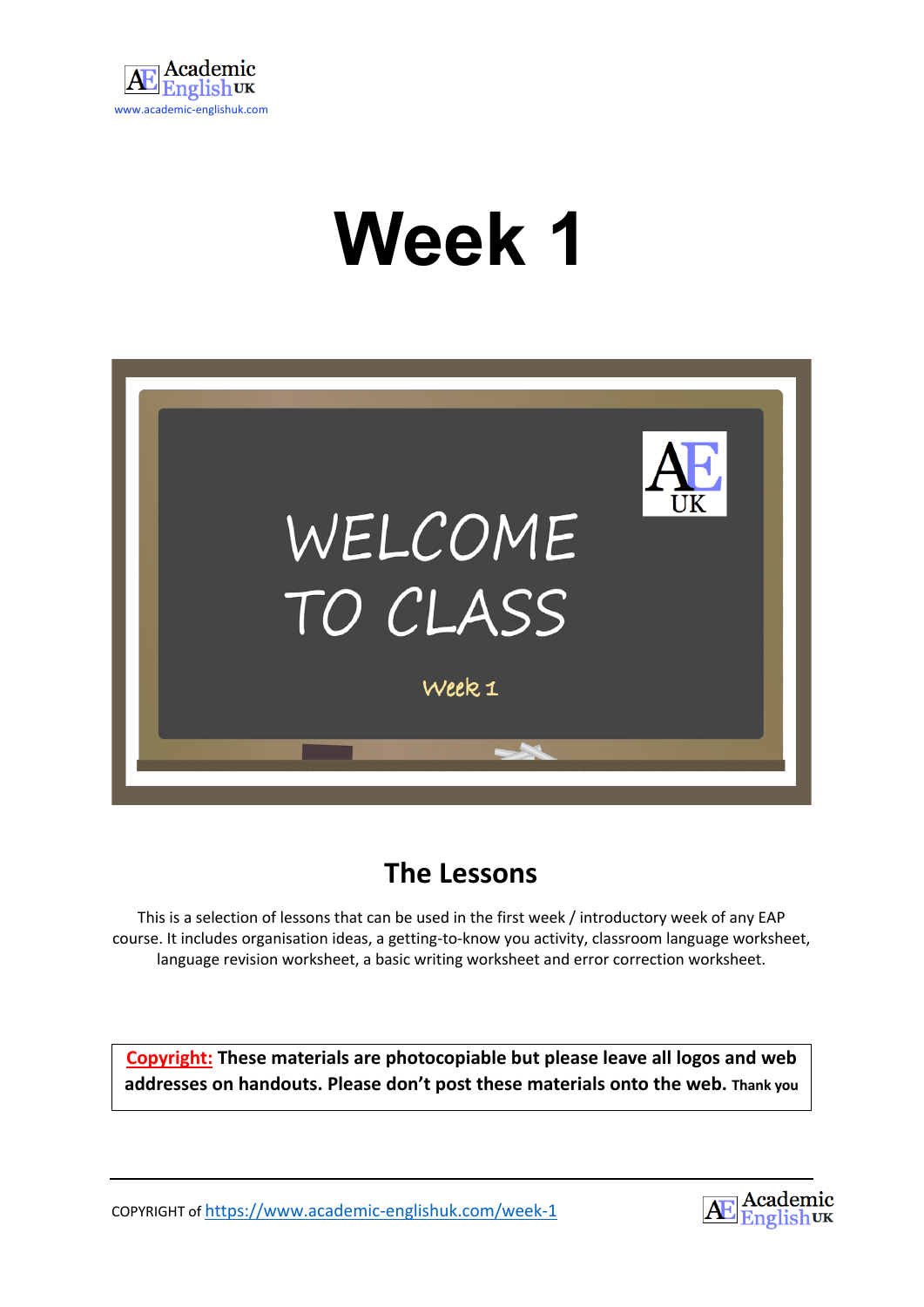

## **Getting Organised**

## **Stationery**

It's often a good idea to get organized right at the beginning of the course. Here is an image of key stationery that you should purchase to get ready for learning.



## M**icrosoft Office**

Many U.K university computer systems are Microsoft Windows and students are expected to use Microsoft Office for writing, editing and uploading assignments. They are also expected to use Microsoft PowerPoint for presentations. In addition, many of the mail systems in U.K universities are Microsoft Outlook.

Microsoft Office is free for students (& staff) and can be easily downloaded through the university website using university usernames and passwords. Just search 'Microsoft Office Download' on the university website.





## **Timetables**

Time management is key to successful learning and meeting deadlines. REMEMBER timetables are evolutionary and should evolve and adapt over their course.

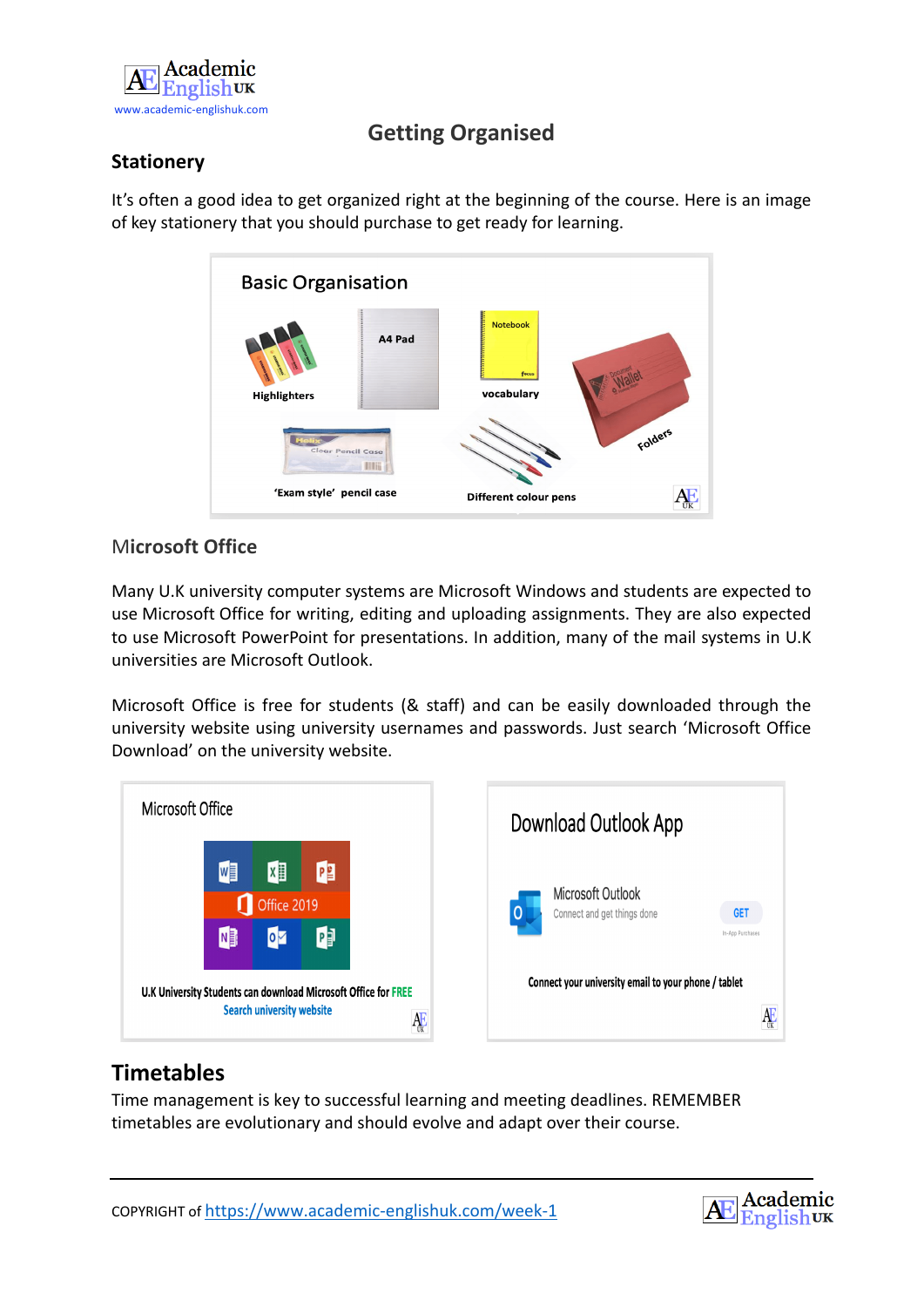

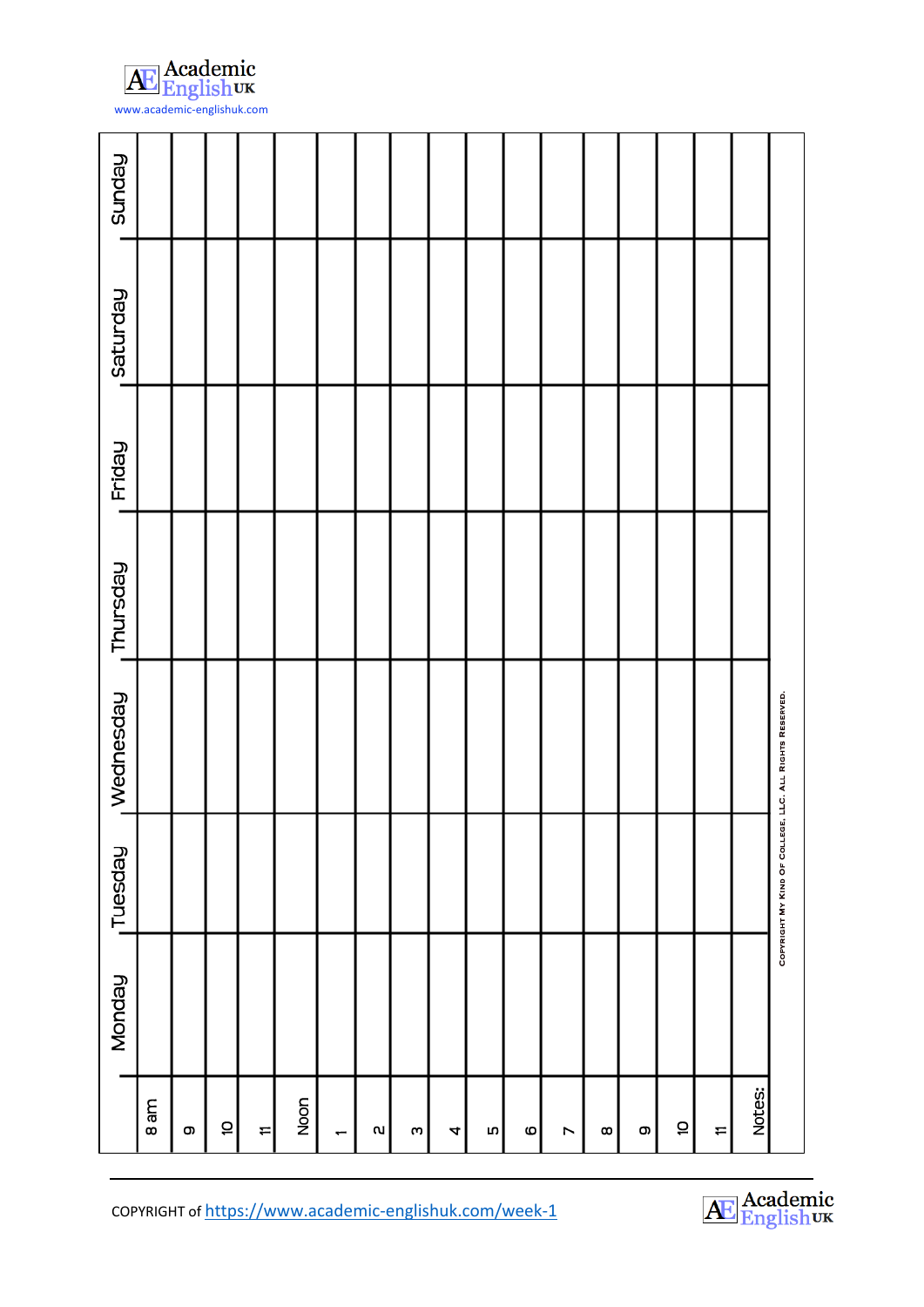

## **Class Mingle - Teacher's notes**

#### **Time: 30 - 60 minutes**

**Level: \*\*\*\*\***[B1/B2/C1]

Aim: *to get the students acquainted with each other and introduce a general speaking task where students can communicate freely and confidently on personal topics.*

## **1. Lead in**

- **Idea!** Give each student a label sticker. Ask them to write their name on it and stick it on their top.
- Explain that they are going to do a class mingle. They must walk around and talk to everyone in the class as if they are at a party.
- Explain that each student will be given a specific question and they will ask this question to everyone. They don't have to take notes, just communicate.
- The questions are general questions based on their new life here in this city and the university.
- They will have a maximum time of **two minutes** to ask their question and answer their fellow student's question before they move to the next student.

#### **2. Questions**

- Give out the questions one per student. There are twenty questions so depending on the size of your group you can pick specific questions you think are more interesting or relevant.
- Give time for the student to read and check they understand their question. Help if needed.

#### **3. Mingle**

- Tell students to get up out of their chairs and find a partner.
- Explain that they must introduce themselves first.
- Example: 'hello, I'm Jenny and who are you?'.
- Explain this is a speaking & listening exercise so don't show your question.
- Say 'you have two minutes to ask and answer the questions go'.
- After two minutes shout 'change'. Continue this until all the students have spoken to each other.

#### **4. Feedback**

- Extra put a question up on the board. Ask the student what they found or discovered?
- Extra writing: ask the students to write a short summary of their findings.

**Copyright: These materials are photocopiable but please leave all logos and web addresses on handouts. Please don't post these materials onto the web. Thank you**

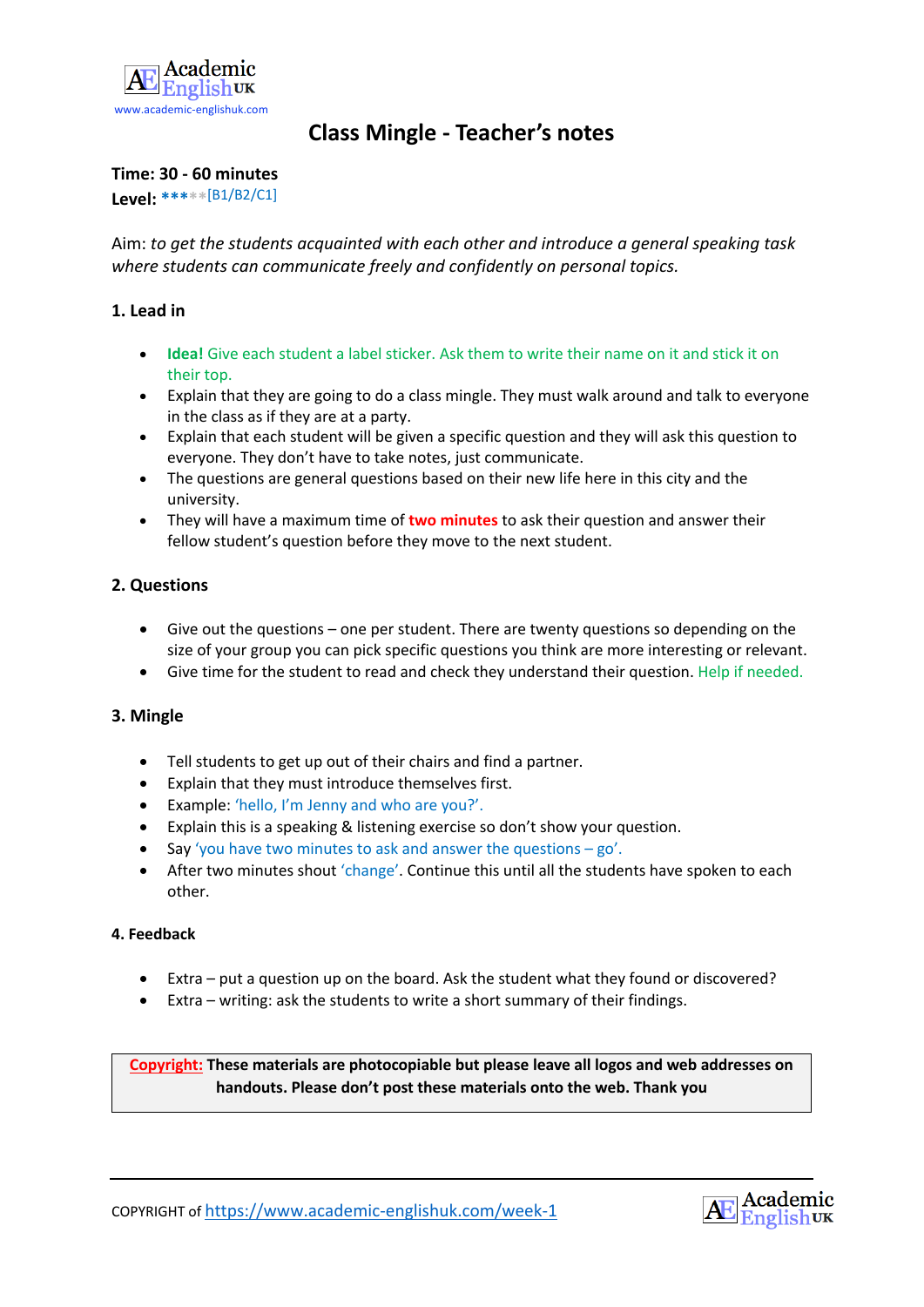

# **Class mingle – getting to know you**

| 1. Are you feeling a bit culture shocked? Is there anything that you will<br>find it hard to get used to with English culture? |
|--------------------------------------------------------------------------------------------------------------------------------|
| 2. Where are you from? Can you tell me a bit about your hometown /<br>city?                                                    |
| 3. What have<br>few months?                                                                                                    |
| 4. What was your first impression of this city? Is there anything different<br>or unusual?                                     |
| 5. Where exactly<br>Is there anything you need<br>more comfortable?                                                            |
| 6. Have you found any interesting places here? Like what and where?                                                            |
| 7. What will you do in your<br>from studying?                                                                                  |
| What are you eating tonight? Do you think you'll<br>8.                                                                         |
| 9. Tell me something you know about English culture and the English<br>way of life?                                            |
| 10. If you complete<br>, what do you want to do in<br>the future with this qualification?                                      |

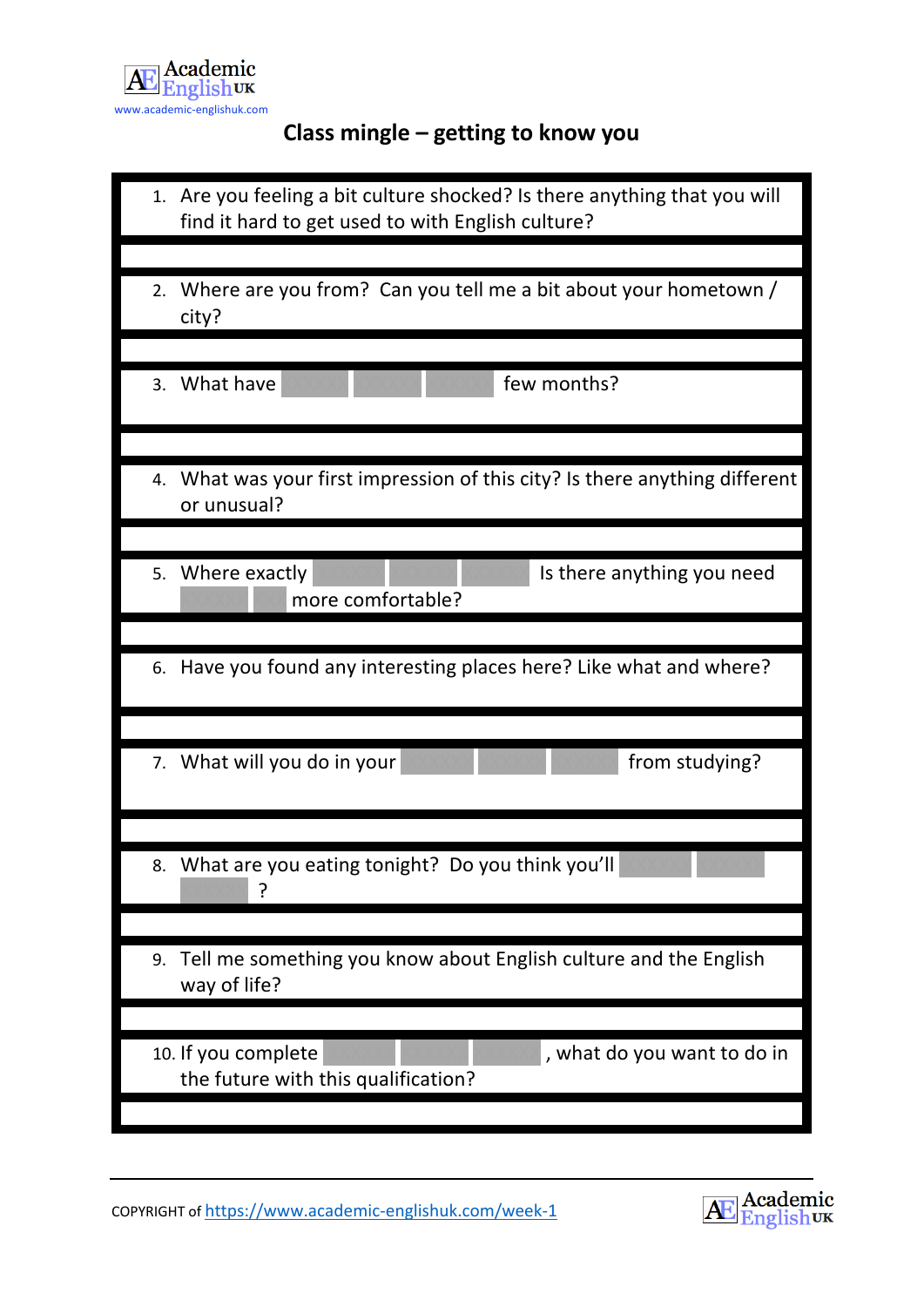

| 11. What are your<br>? How are you going to<br>improve these outside of class?                         |
|--------------------------------------------------------------------------------------------------------|
|                                                                                                        |
| ? Did you have a 2 <sup>nd</sup> or 3 <sup>rd</sup> choice?<br>12. Why did you                         |
|                                                                                                        |
| 13. Do you know any famous places to visit in the UK? Where are you<br>hoping to go while you're here? |
|                                                                                                        |
| between the Academic<br>14. What do you think<br>the UK compared to your country?                      |
|                                                                                                        |
| 15. What course are you hoping to study in September? Why have you<br>chosen this course?              |
|                                                                                                        |
| or at the university? Have you made<br>16. Do you<br>any friends yet?                                  |
|                                                                                                        |
| 17. What will you do to<br>? What did you do in<br>your country?                                       |
|                                                                                                        |
| 18. Did you do anything to<br>before you came?<br>What books or resources did you bring to help you?   |
|                                                                                                        |
| 19. What's your<br>course? Do you have a backup<br>plan?                                               |
|                                                                                                        |
| 20. What is your motto for life?                                                                       |
|                                                                                                        |

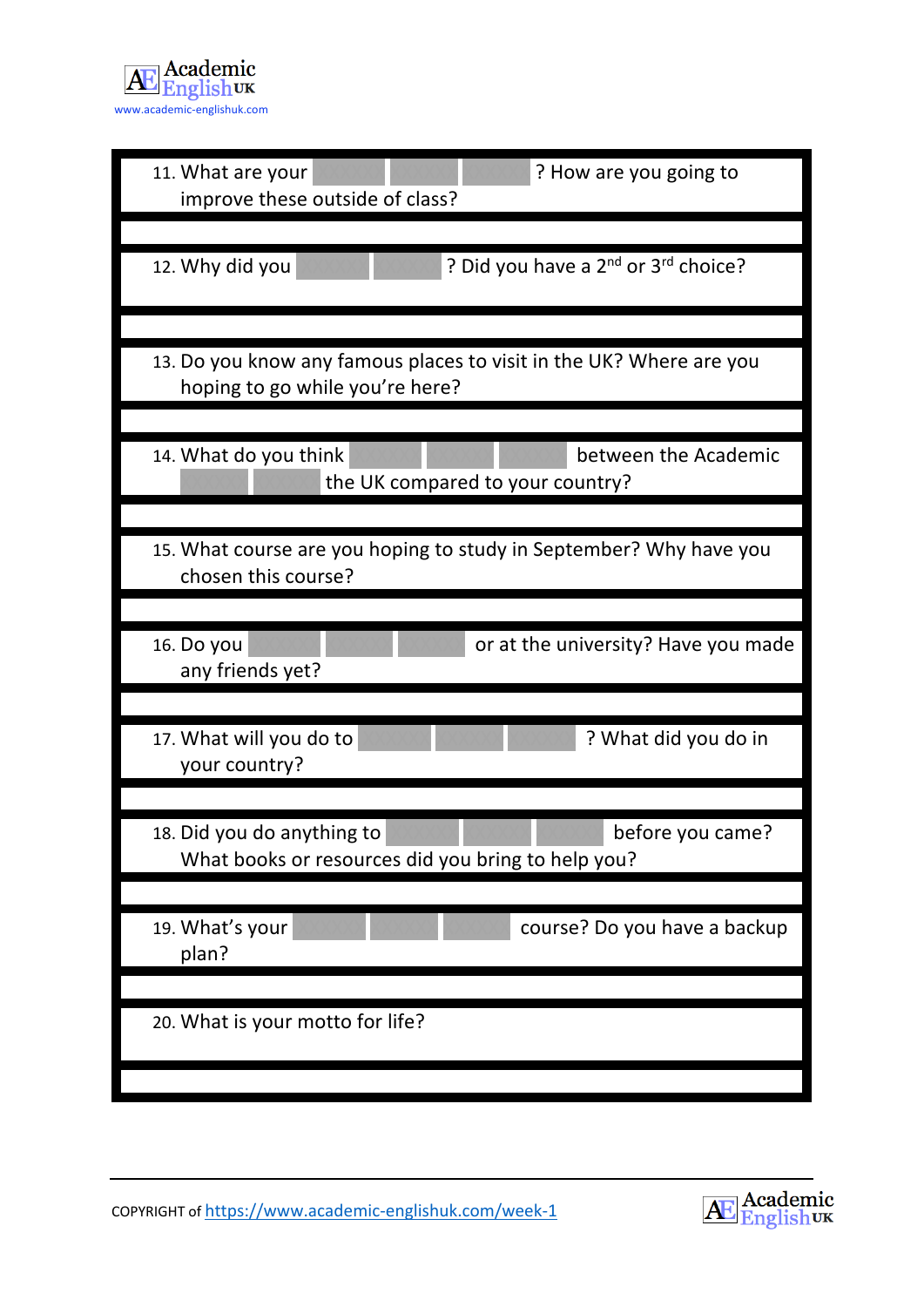

## **Classroom Language**

## **How do you say / ask a question for?**

| 1. Greetings / farewell to the teacher |                            |
|----------------------------------------|----------------------------|
| Good morning / good afternoon.         | Goodbye, see you tomorrow. |
| 2. Ask a question                      |                            |
|                                        |                            |
| 3. Can't hear                          |                            |
|                                        |                            |
| 4. Confused                            |                            |
|                                        |                            |
| 5. Words mean                          |                            |
| Meaning:                               |                            |
|                                        |                            |
|                                        |                            |
| 6. Example                             |                            |
|                                        |                            |
| 7. Help                                |                            |
|                                        |                            |
| 8.<br>answer                           |                            |
|                                        |                            |
| 9. Toilet                              |                            |
|                                        |                            |
| 10. Late for class                     |                            |
|                                        |                            |
| 11.<br>class                           |                            |
|                                        |                            |
| $\overline{1}$ 2. Feel                 |                            |
|                                        |                            |
| 13. Email materials / PDF / PPT        |                            |
|                                        |                            |

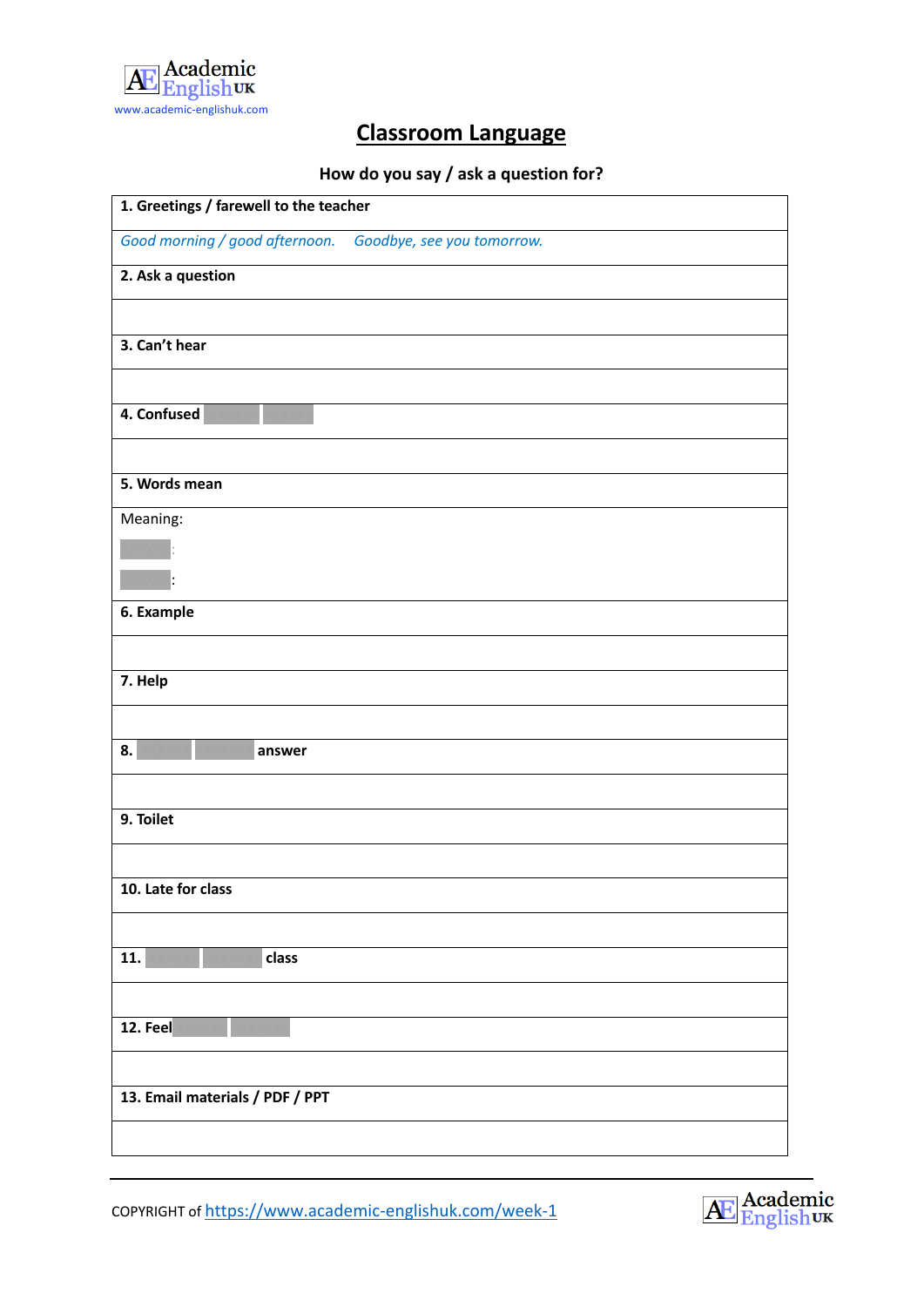

| 1. Don't understand                                                                 |
|-------------------------------------------------------------------------------------|
| I'm sorry I don't quite understand what you are saying. / Could you say that again? |
| 2. Interrupt                                                                        |
|                                                                                     |
| 3.                                                                                  |
|                                                                                     |
| 4. Add more information                                                             |
|                                                                                     |
| 5. Give                                                                             |
|                                                                                     |
| 6. Translation                                                                      |
|                                                                                     |
| 7.                                                                                  |
|                                                                                     |
| 8. Meaning                                                                          |
|                                                                                     |
| 9. Include                                                                          |
|                                                                                     |
| 10. Disagree                                                                        |
|                                                                                     |
| 11. Agree                                                                           |
|                                                                                     |
| 12.                                                                                 |
|                                                                                     |
| 13. Check                                                                           |
|                                                                                     |
| 14. Congratulate                                                                    |
|                                                                                     |

## **Student to Student Classroom Communication**

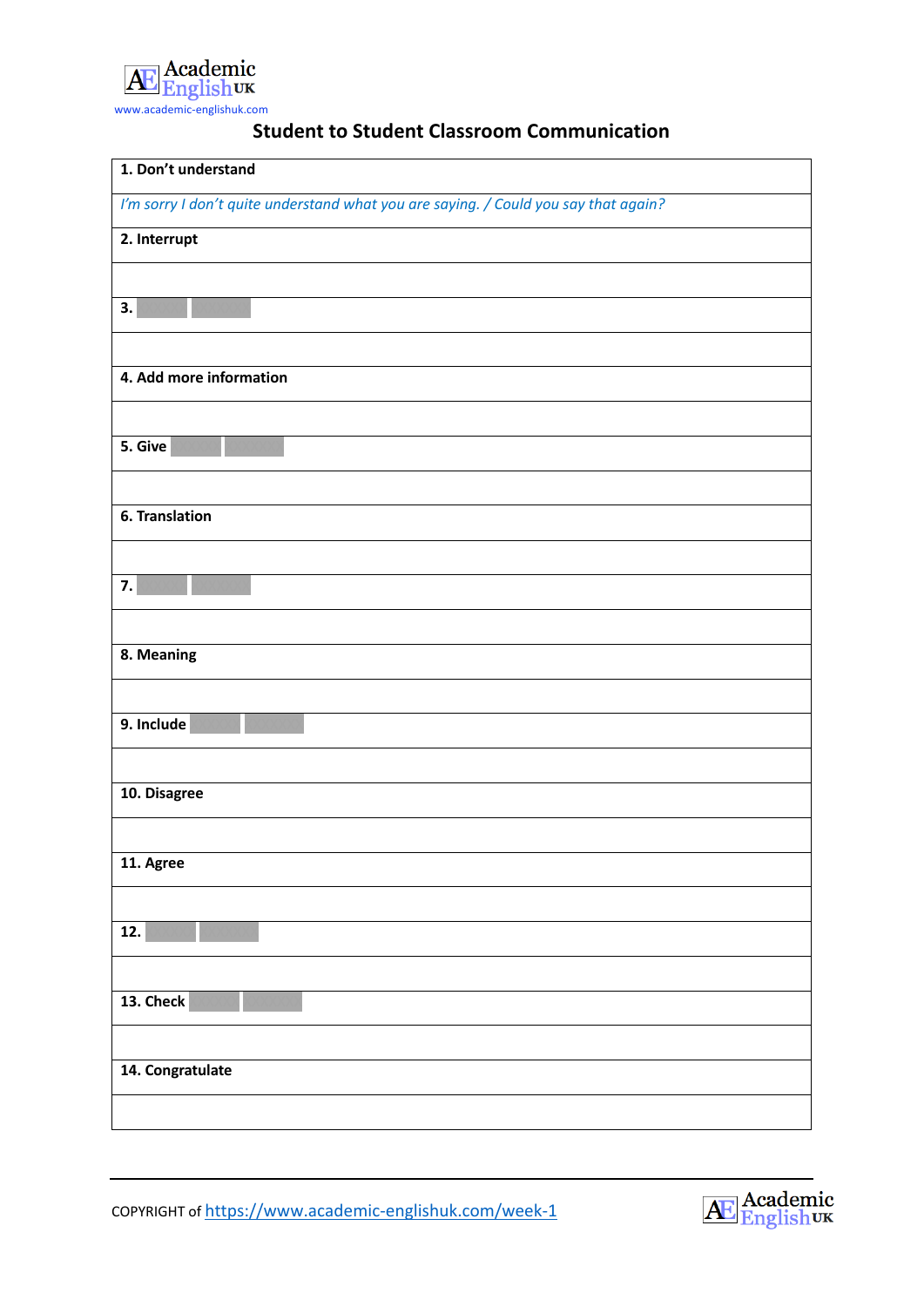

## **Classroom Language Possible ANSWERS**

## **How do you say / ask a question for?**

#### **1. Greetings / farewell to the teacher**

*Good morning / good afternoon. Goodbye, see you tomorrow.*

#### **2. Ask a question**

*Can I ask a question? Would you mind if I ask a question?*

#### **3. Can't hear**

*Sorry, I can't hear you could you speak a little louder? Sorry, I can't hear you!*

#### **4. Confused about what to do**

*I'm not sure what we should be doing? What would you like us to do?* 

## **ALL ANSWERS IN PAID VERSION**

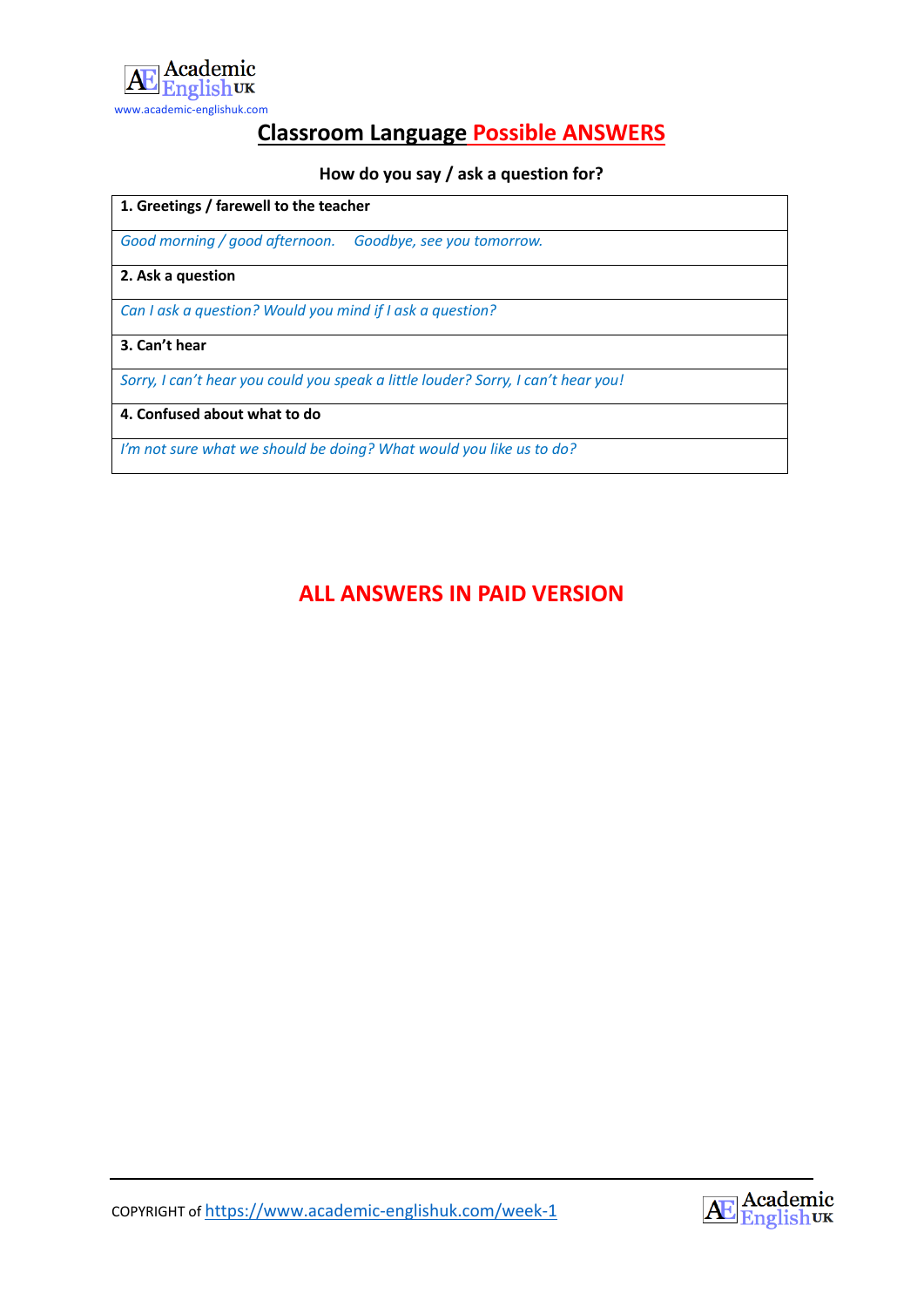

## **English Language Revision**

## **1. Parts of Speech**

Name the individual elements in this sentence (verb, noun, article, etc…)



#### **2. Nouns.**

What is the difference between these two groups of nouns?

**i.** Students / **ii. Time /** XXXXXX **/ evidence**

What do we call these letters that we place at the beginning and at the end of nouns?

#### **Regular**



#### **3. Verbs**

What is the difference between these two groups of verbs?

- **1. Study / studied / studied**
- **2. Go / went / gone**

What is a…

- **3. Infinitive?**
- **4.** XXXXXX XXXXXX
- **5. Present Participle?**
- **6.** XXXXX**?**

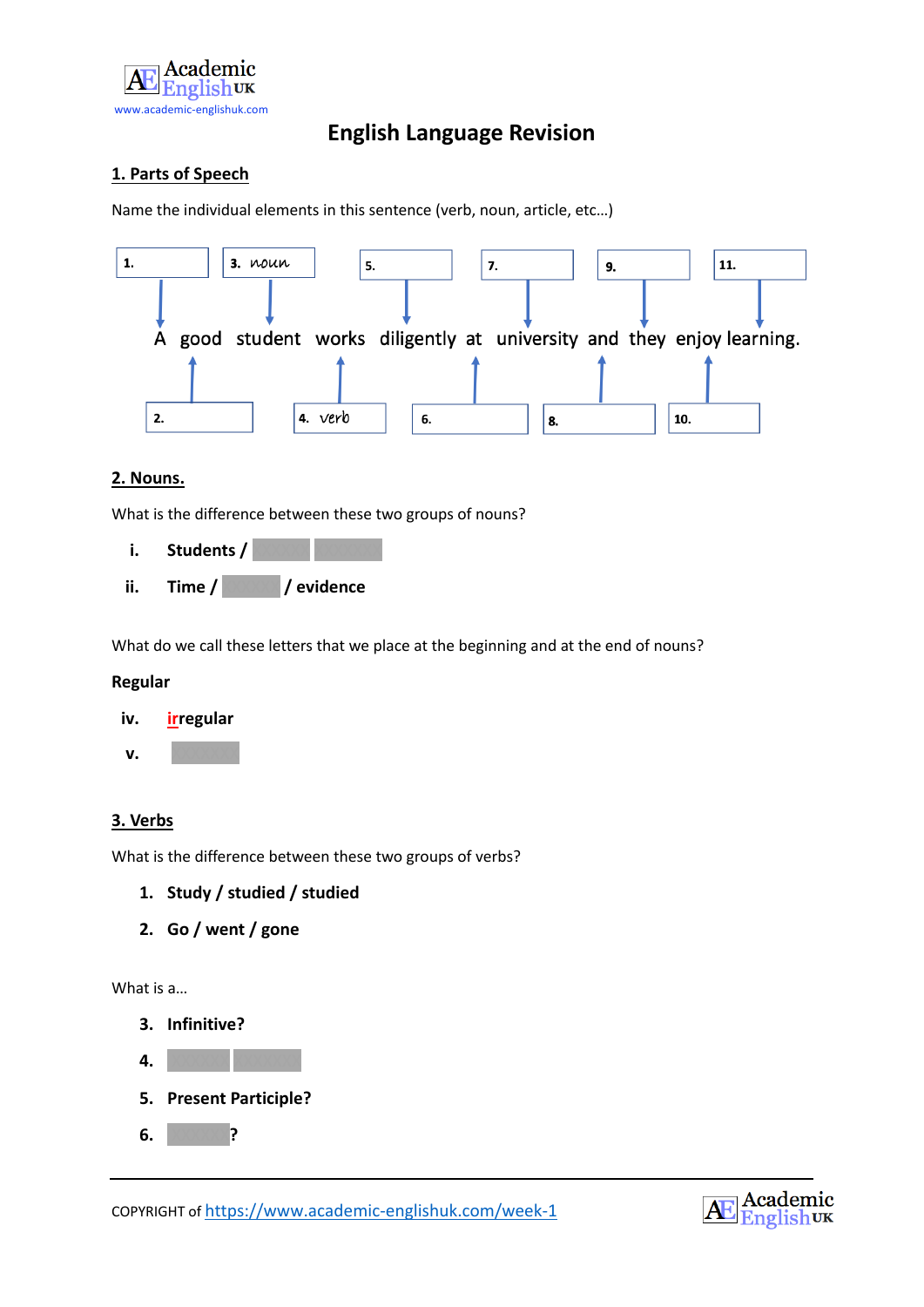

## **4. Pronunciation - Syllables and stress**

- **A Syllable is** a single unit of speech, either a whole word or one of the parts into which a word can be separated, usually containing a vowel.
- **Stress** or accent is relative emphasis or prominence given to a certain syllable in a word.

| Important     | has 3 syllables and the stress in on the second syllable. It can be<br>shown in a number of ways: |               |                         |
|---------------|---------------------------------------------------------------------------------------------------|---------------|-------------------------|
| /im'po:.tant/ | Im.POR.tant                                                                                       | [im-pawr-tnt] | 0 <b>O</b> <sub>O</sub> |

#### Show the stress patterns for these academic words

|      | definition | 0000 | v.    |             |  |
|------|------------|------|-------|-------------|--|
| ı.   | analysis   |      | vi.   | assessment  |  |
| ii.  |            |      | vii.  |             |  |
| iii. | procedure  |      | viii. | significant |  |
| iv.  |            |      | ix.   |             |  |

#### **5. Punctuation**

Name these different punctuation symbols.

|       | The research was a success.                   |                                                       | full stop |
|-------|-----------------------------------------------|-------------------------------------------------------|-----------|
| İ.    | In addition, there are many                   |                                                       |           |
| ii.   | Smith (2019) claims that                      |                                                       |           |
| iii.  | <b>Student</b><br>books.                      |                                                       |           |
| iv.   | Smith (2019) claims that                      |                                                       |           |
| ν.    | How did the financial crisis affect the UK?   |                                                       |           |
| vi.   | This lecture was highly beneficial!           |                                                       |           |
| vii.  | A                                             | academic scholar.                                     |           |
| viii. | UNIVERSITY.                                   |                                                       |           |
| ix.   |                                               | The pro-life/pro-choice debate is an important issue. |           |
| X.    | There is evidence of global warming<br>people |                                                       |           |
|       | disagree.                                     |                                                       |           |
| xi.   |                                               | There is only one solution: reduce plastic.           |           |
| xii.  |                                               | a specialized agency concerned with health.           |           |

## **6. Word choice**

What are these word choices called?

|     | Important: vital, urgent, essential,                     |  |
|-----|----------------------------------------------------------|--|
| ii. | Important: small, little, unimportant, minor, irrelevant |  |

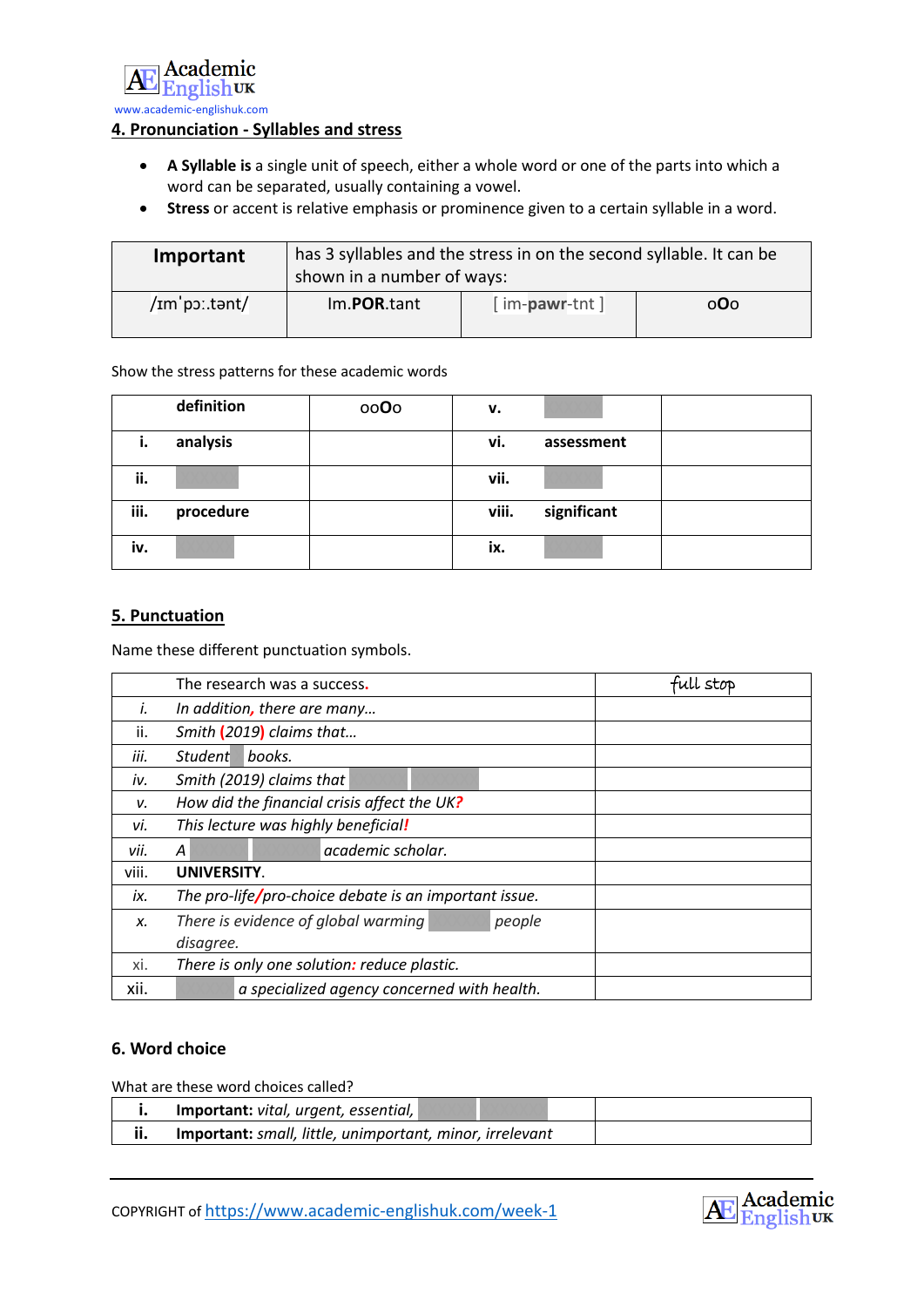

## **English Language Revision ANSWERS**

## **1. Parts of Speech**

Name the individual elements in this sentence (verb, noun, article, etc…)



#### **2. Nouns.**

What is the difference between these two groups of nouns?

**iii. Students / university (regular)**

## **iv. Time / information / evidence (irregular)**

What do we call these letters that we place at the beginning and at the end of words?

**x. Regular / 1. irregular (prefix) / 2. Regularity (suffix)**

## **ALL ANSWERS IN PAID VERSION**

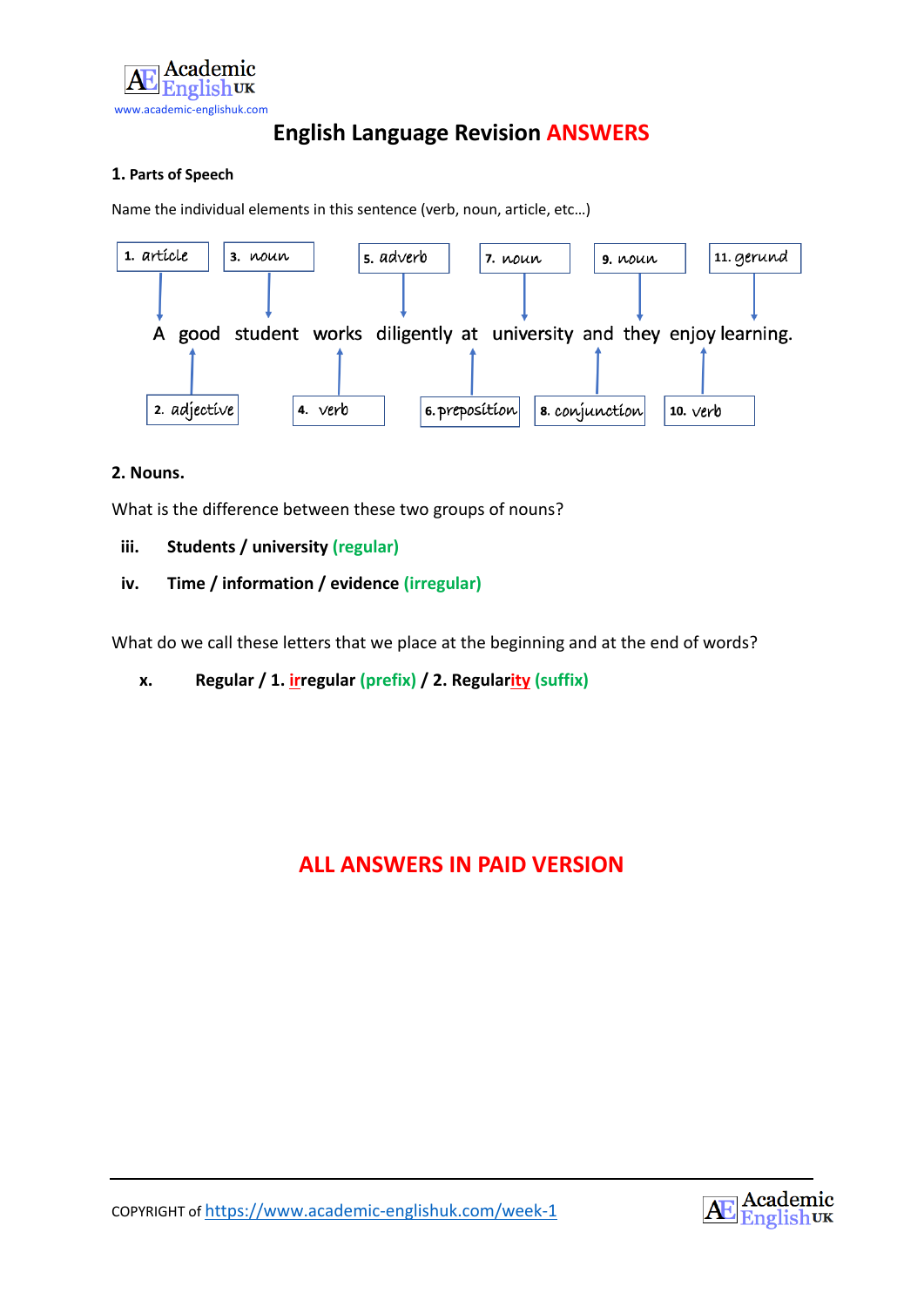

## **Writing**

Write a short introduction of yourself for your teacher. Include these points:

- 1. Write a paragraph of 100-200 words.
- 2. Introduce yourself.
- 3. Where you live.
- 4. Hobbies.
- 5. What you studied before coming to this University.
- 6. Why you chose this University.
- 7. Future goals / dreams?

| Name: __ |  |
|----------|--|
|          |  |
|          |  |
|          |  |
|          |  |
|          |  |
|          |  |
|          |  |
|          |  |
|          |  |
|          |  |
|          |  |
|          |  |
|          |  |
|          |  |

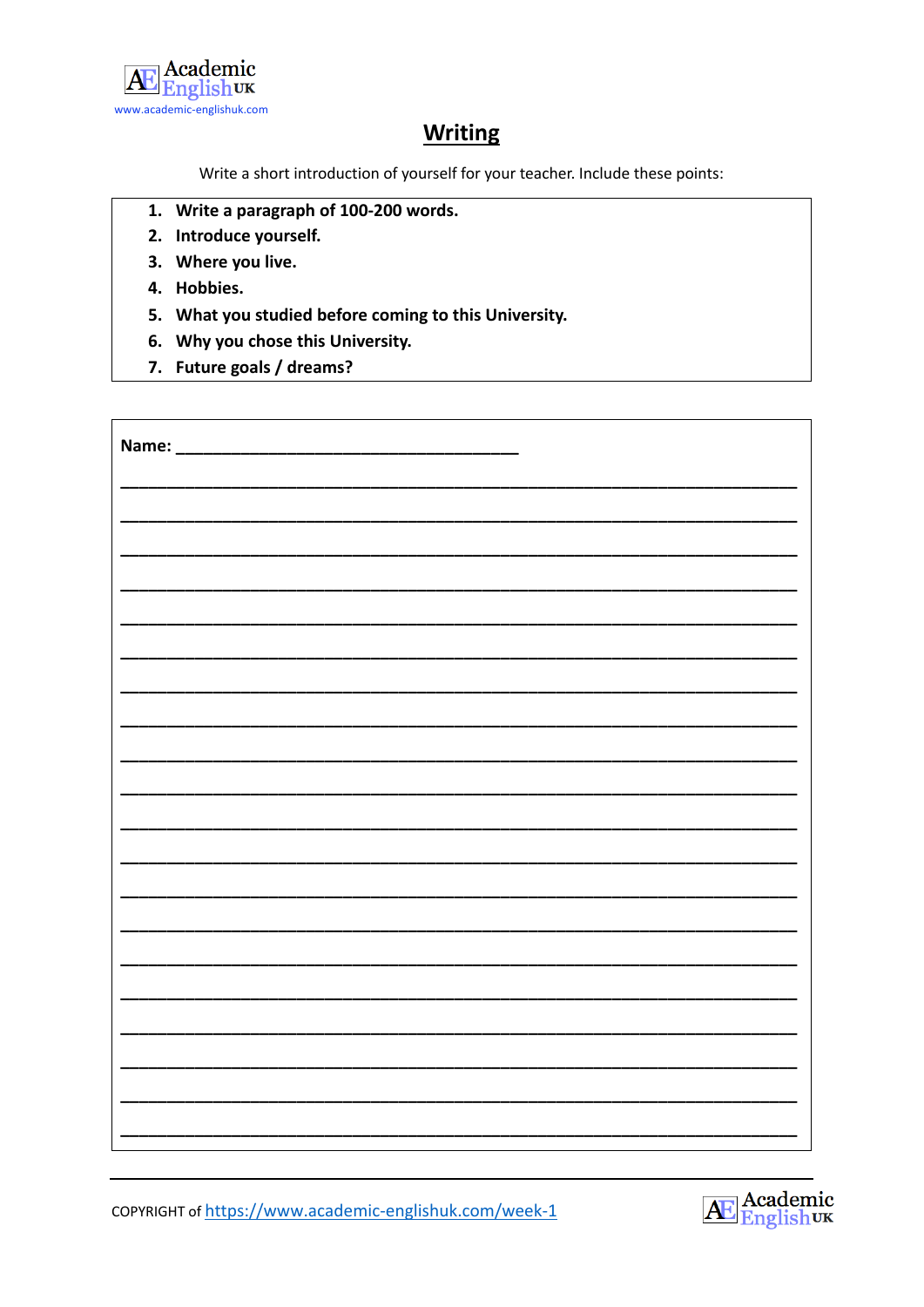

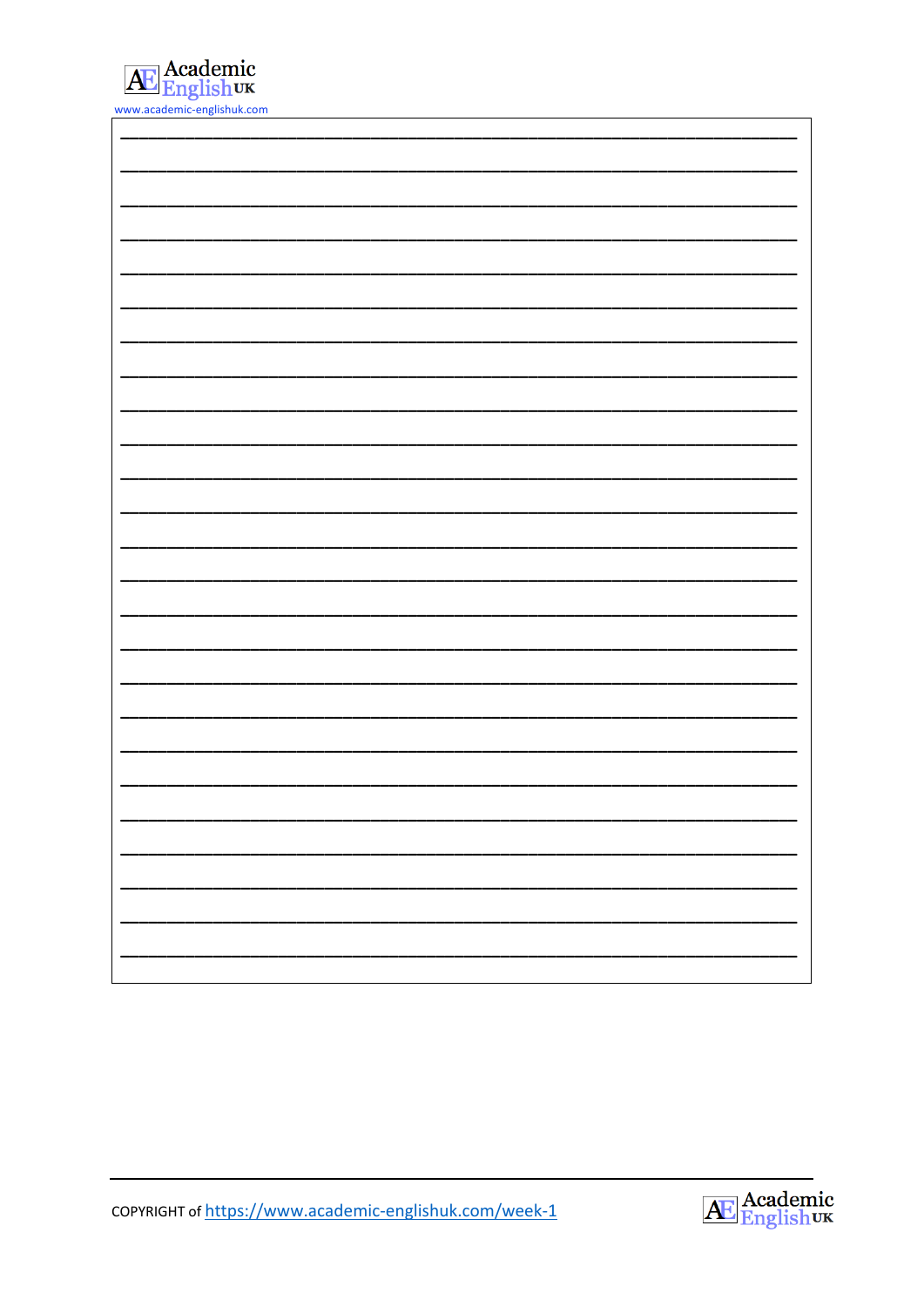

# **Academic Writing Error Correction**

| $V =$ good point / good idea                                                  |
|-------------------------------------------------------------------------------|
| $V = v$ ery good point                                                        |
| $? = \text{confusing}$                                                        |
| $\lambda$ = missing word                                                      |
| $T = Tense$                                                                   |
| $Gr = Grammar$                                                                |
| $A =$ Article (a, an, the, /)                                                 |
| WW = Wrong Word                                                               |
| $WF = Wrong$ form                                                             |
| <b>Coll = Collocation</b>                                                     |
| $W/O = Word Order$                                                            |
| $Inf = informal$                                                              |
| <b>Prep = Preposition</b>                                                     |
| $P =$ Punctuation                                                             |
| $R =$ repetition                                                              |
| $Sp = Spelling$                                                               |
| $RC$ = Relative clause (which, that, who etc)                                 |
| Ref = in-text reference problem                                               |
| Cau = caution (too strong - soften with could, may, might, appears, possibly) |

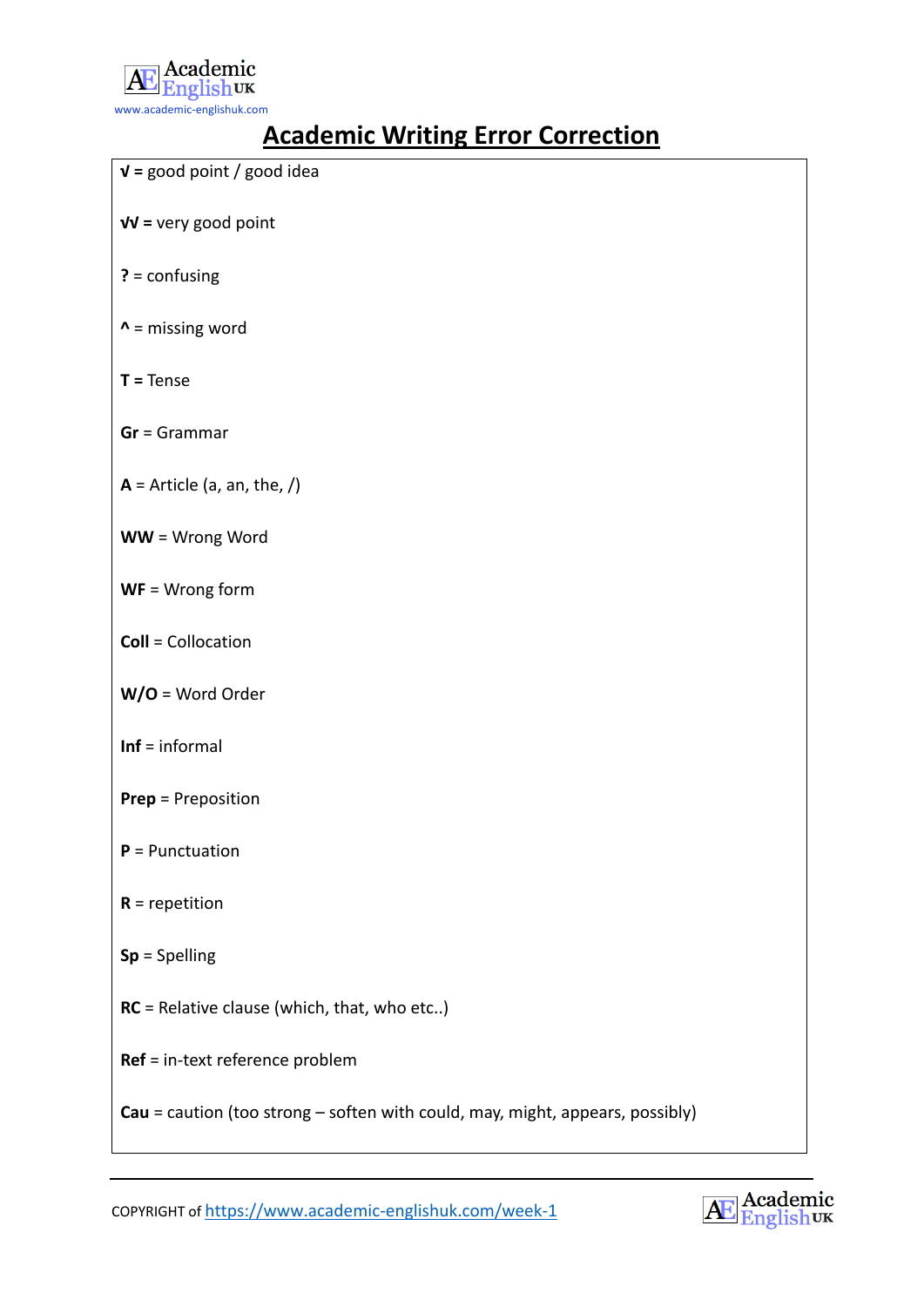

## **Error Correction Practice**

\_\_\_\_\_\_\_\_\_\_\_\_\_\_\_\_\_\_\_\_\_\_\_\_\_\_\_\_\_\_\_\_\_\_\_\_\_\_\_\_\_\_\_\_\_\_\_\_\_\_\_\_\_\_\_\_\_\_\_\_\_\_\_\_\_\_\_\_\_\_\_\_\_\_\_\_\_\_\_\_\_\_

\_\_\_\_\_\_\_\_\_\_\_\_\_\_\_\_\_\_\_\_\_\_\_\_\_\_\_\_\_\_\_\_\_\_\_\_\_\_\_\_\_\_\_\_\_\_\_\_\_\_\_\_\_\_\_\_\_\_\_\_\_\_\_\_\_\_\_\_\_\_\_\_\_\_\_\_\_\_\_\_\_\_

\_\_\_\_\_\_\_\_\_\_\_\_\_\_\_\_\_\_\_\_\_\_\_\_\_\_\_\_\_\_\_\_\_\_\_\_\_\_\_\_\_\_\_\_\_\_\_\_\_\_\_\_\_\_\_\_\_\_\_\_\_\_\_\_\_\_\_\_\_\_\_\_\_\_\_\_\_\_\_\_\_\_

\_\_\_\_\_\_\_\_\_\_\_\_\_\_\_\_\_\_\_\_\_\_\_\_\_\_\_\_\_\_\_\_\_\_\_\_\_\_\_\_\_\_\_\_\_\_\_\_\_\_\_\_\_\_\_\_\_\_\_\_\_\_\_\_\_\_\_\_\_\_\_\_\_\_\_\_\_\_\_\_\_\_

\_\_\_\_\_\_\_\_\_\_\_\_\_\_\_\_\_\_\_\_\_\_\_\_\_\_\_\_\_\_\_\_\_\_\_\_\_\_\_\_\_\_\_\_\_\_\_\_\_\_\_\_\_\_\_\_\_\_\_\_\_\_\_\_\_\_\_\_\_\_\_\_\_\_\_\_\_\_\_\_\_\_

\_\_\_\_\_\_\_\_\_\_\_\_\_\_\_\_\_\_\_\_\_\_\_\_\_\_\_\_\_\_\_\_\_\_\_\_\_\_\_\_\_\_\_\_\_\_\_\_\_\_\_\_\_\_\_\_\_\_\_\_\_\_\_\_\_\_\_\_\_\_\_\_\_\_\_\_\_\_\_\_\_\_

\_\_\_\_\_\_\_\_\_\_\_\_\_\_\_\_\_\_\_\_\_\_\_\_\_\_\_\_\_\_\_\_\_\_\_\_\_\_\_\_\_\_\_\_\_\_\_\_\_\_\_\_\_\_\_\_\_\_\_\_\_\_\_\_\_\_\_\_\_\_\_\_\_\_\_\_\_\_\_\_\_\_

\_\_\_\_\_\_\_\_\_\_\_\_\_\_\_\_\_\_\_\_\_\_\_\_\_\_\_\_\_\_\_\_\_\_\_\_\_\_\_\_\_\_\_\_\_\_\_\_\_\_\_\_\_\_\_\_\_\_\_\_\_\_\_\_\_\_\_\_\_\_\_\_\_\_\_\_\_\_\_\_\_\_

\_\_\_\_\_\_\_\_\_\_\_\_\_\_\_\_\_\_\_\_\_\_\_\_\_\_\_\_\_\_\_\_\_\_\_\_\_\_\_\_\_\_\_\_\_\_\_\_\_\_\_\_\_\_\_\_\_\_\_\_\_\_\_\_\_\_\_\_\_\_\_\_\_\_\_\_\_\_\_\_\_\_

\_\_\_\_\_\_\_\_\_\_\_\_\_\_\_\_\_\_\_\_\_\_\_\_\_\_\_\_\_\_\_\_\_\_\_\_\_\_\_\_\_\_\_\_\_\_\_\_\_\_\_\_\_\_\_\_\_\_\_\_\_\_\_\_\_\_\_\_\_\_\_\_\_\_\_\_\_\_\_\_\_\_

\_\_\_\_\_\_\_\_\_\_\_\_\_\_\_\_\_\_\_\_\_\_\_\_\_\_\_\_\_\_\_\_\_\_\_\_\_\_\_\_\_\_\_\_\_\_\_\_\_\_\_\_\_\_\_\_\_\_\_\_\_\_\_\_\_\_\_\_\_\_\_\_\_\_\_\_\_\_\_\_\_\_

\_\_\_\_\_\_\_\_\_\_\_\_\_\_\_\_\_\_\_\_\_\_\_\_\_\_\_\_\_\_\_\_\_\_\_\_\_\_\_\_\_\_\_\_\_\_\_\_\_\_\_\_\_\_\_\_\_\_\_\_\_\_\_\_\_\_\_\_\_\_\_\_\_\_\_\_\_\_\_\_\_\_

\_\_\_\_\_\_\_\_\_\_\_\_\_\_\_\_\_\_\_\_\_\_\_\_\_\_\_\_\_\_\_\_\_\_\_\_\_\_\_\_\_\_\_\_\_\_\_\_\_\_\_\_\_\_\_\_\_\_\_\_\_\_\_\_\_\_\_\_\_\_\_\_\_\_\_\_\_\_\_\_\_\_

1. I am studying in germany <sup>P</sup>.

2. He is an archiologist  $SP$ 

3. The course contains lots of Inf modules.

4. Last year, the students  $study<sup>T</sup>$  in England.

5. He wants to be a teacher Spanish<sup>WO</sup>

6. Life discovered on other planets which scientists has been found?

7. The  $\land$  of the theory is 'Drucker's Conjecture'

8. There has been worldwide agreement in  $P^{\text{rep}}$  an immigration policy.

9. Tuition fees have risen for higher educate  $^{WF}$  in the UK.

10. Fayol's theory discuss<sup>T</sup> in the Journal of Social science.

11. All  $C_{\text{au}}$  British people want a referee  $^{WW}$  on leaving Europe.

12. University R students at university R have complained  $\triangle$  prep teaching quality

13. Scientists found fresh evidence in suggesting Gr that Climate Change is manmade.

14. They made an in-depth analysis coll of the results

\_\_\_\_\_\_\_\_\_\_\_\_\_\_\_\_\_\_\_\_\_\_\_\_\_

15. According to Smith, L  $^{Ref}$  (2013), there are three main causes  $^{\text{AC}}$  caused the 2008 Financial Crash.

\_\_\_\_\_\_\_\_\_\_\_\_\_\_\_\_\_\_\_\_\_\_\_\_\_\_\_\_\_\_\_\_\_\_\_\_\_\_\_\_\_\_\_\_\_\_\_\_\_\_\_\_\_\_\_\_\_\_\_\_\_\_\_\_\_\_\_\_\_\_\_\_\_\_\_\_\_\_\_\_\_\_